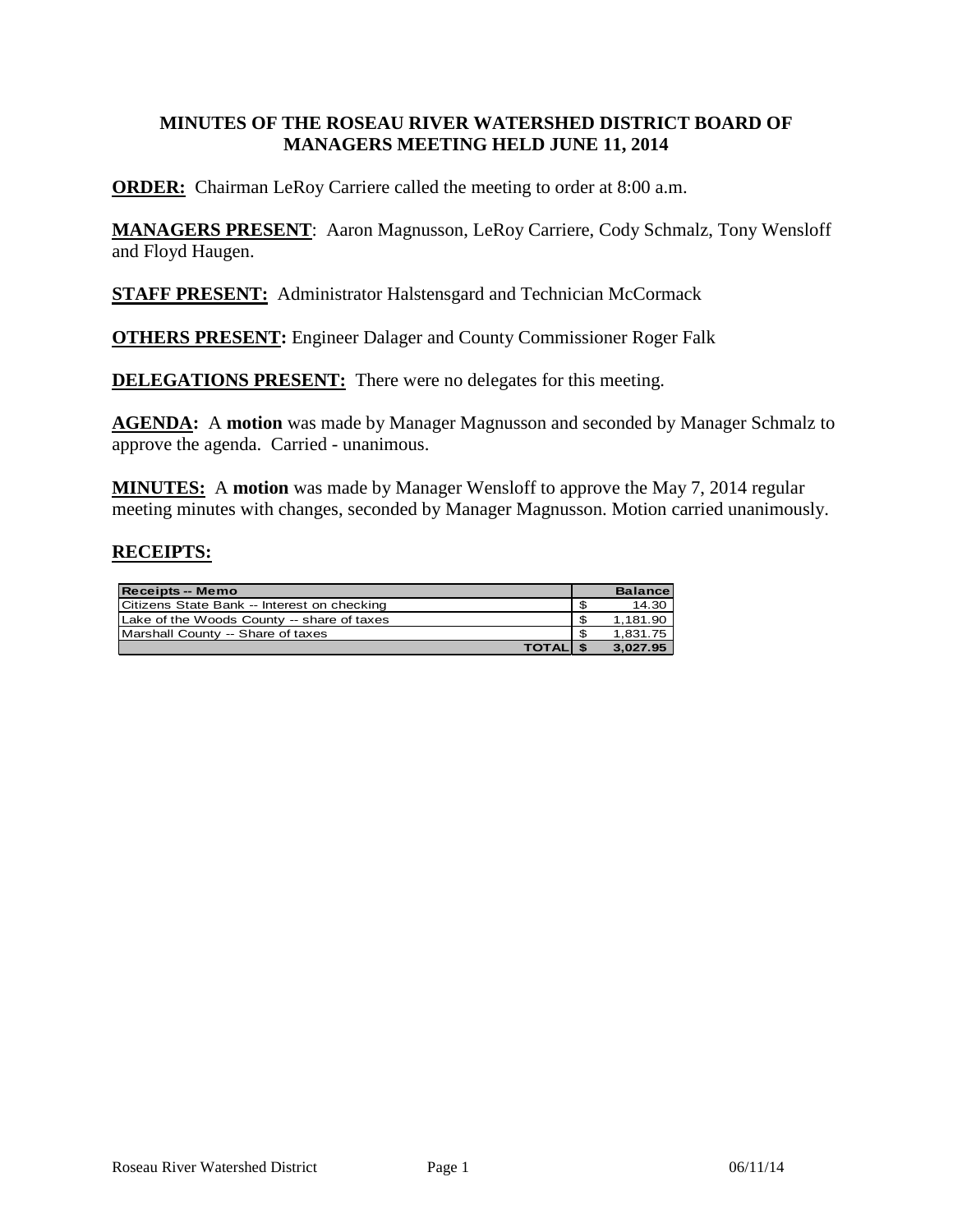| <b>Bills -- Memo</b>                                        |                            | <b>Amount</b> |
|-------------------------------------------------------------|----------------------------|---------------|
| City of Roseau -- utilities                                 | \$                         | 238.24        |
| CenturyLink -- phone bill                                   | $\overline{\mathbb{S}}$    | 131.86        |
| Sjoberg's Cable TV -- cable internet                        | $\overline{\$}$            | 47.13         |
| Marco -- copier maintenance                                 | \$                         | 44.89         |
| Minnesota Energy -- natural gas bill                        | $\overline{\$}$            | 107.14        |
| Cardmember Services -- meals at meetings                    | \$                         | 97.70         |
| <b>HDR Engineering -- Project Engineering</b>               | \$                         | 3,749.34      |
| Floyd Haugen -- meetings, mileage and expenses              | $\overline{\$}$            | 274.99        |
| LeRoy Carriere -- meetings, mileage and expenses            | \$                         | 138.53        |
| Cody Schmalz -- meetings, mileage and expenses              | $\overline{\overline{\$}}$ | 122.47        |
| Aaron Magnusson -- meetings, mileage and expenses           | \$                         | 77.10         |
| Tony Wensloff -- meetings, mileage and expenses             | $\overline{\$}$            | 78.78         |
| Torin McCormack -- salary, insurance and cell phone         | $\overline{\$}$            | 3,553.75      |
| Tracy Halstensgard -- salary, insurance and cell phone      | $\overline{\mathcal{L}}$   | 3,555.76      |
| Brady Castle -- wages                                       | $\overline{\$}$            | 257.74        |
| Torin McCormack -- mileage & expenses                       | \$                         | 533.36        |
| Tracy Halstensgard -- mileage & expenses                    | $\overline{\$}$            | 250.88        |
| Brady Castle -- mileage                                     | $\overline{\mathcal{C}}$   | 81.20         |
| PERA -- employee and employer share                         | $\overline{\$}$            | 1,169.98      |
| Internal Revenue Service -- 941 tax                         | \$                         | 2,583.32      |
| Roseau Bakery -- rolls and cookies for meetings             | $\overline{\$}$            | 44.12         |
| Scott's True Value -- supplies                              | \$                         | 61.94         |
| Interstate Drilling Service -- soil boring on RRWMA         | \$                         | 2,460.00      |
| Michelle Moren -- legal fees                                | $\overline{\$}$            | 1,875.00      |
| Rinke Noonal -- draft comments on the proposed EPA rule     | $\overline{\mathcal{L}}$   | 500.00        |
| Ace hardware -- tiedowns for ranger and velcro for maps     | $\overline{\$}$            | 34.19         |
| Halverson Sand and Gravel, Inc -- Hay Creek finishing items | $\overline{\$}$            | 645.00        |
| Bonnie's Floral -- flowers                                  | $\overline{\$}$            | 61.44         |
| Auto Owners Insurance -- office content insurance           | $\overline{\$}$            | 503.37        |
| Thune Insurance Network -- Officers and Directors insurance | $\overline{\mathcal{L}}$   | 1,451.00      |
| Roseau County -- second half taxes                          | $\overline{\mathcal{L}}$   | 1,131.24      |
| Houston Engineering -- Beltrami PT                          | $\overline{\$}$            | 5,537.80      |
| <b>TOTAL</b>                                                | $\overline{\$}$            | 31,399.26     |

**BILLS:** A motion was made by Manager Wensloff to pay the normal monthly bills, seconded by Manager Haugen. Motion carried unanimous.

#### **PERMITS:**

Technician McCormack discussed permit #14-09 (Myron Lee). It was Engineer Dalager's opinion that the culvert could be permitted without holding a public hearing because the land is in the benefitted area; however, holding a public hearing is a good idea in this area. The permit was tabled pending a public hearing. The hearing will be scheduled for the July meeting.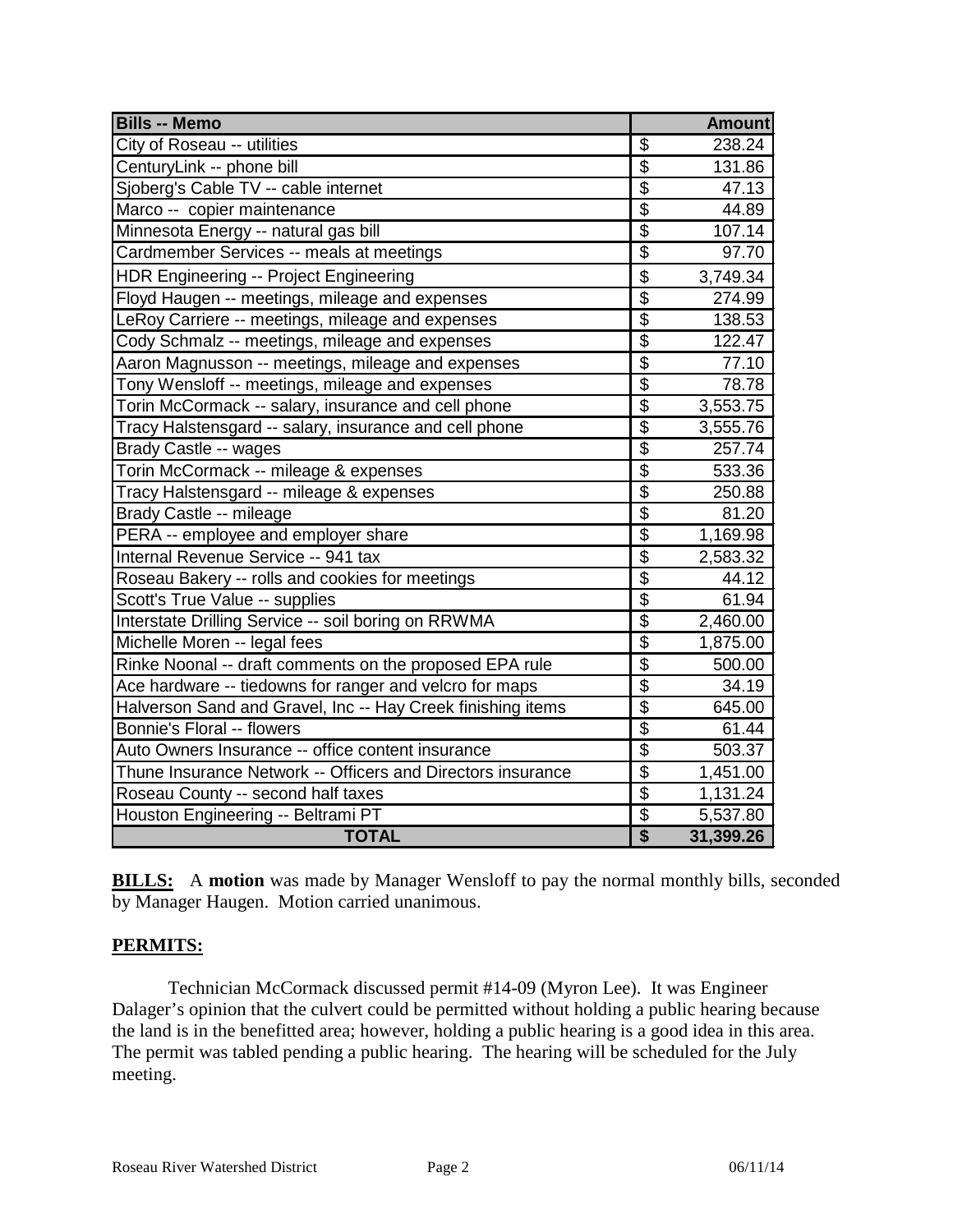Tecnician McCormack discussed permit #14-10 (David Deschene). Manager Wensloff made a **motion** to approve the permit, seconded by Manager Magnusson. Motion carried unanimously.

### **PROGRAMS:**

Side Water inlets: Technician McCormack updated the board on the quotes received. Sandin's decided they didn't want the inlet in the location agreed upon and adjacent landowner issues are an issue for one of the Lee inlets. Technician McCormack recommends moving forward with the next two inlets on the prioritized list.

Technician McCormack discussed the culvert inventory data being collected by Intern Castle.

# **PROJECT REPORT:**

Hay Creek/Norland: Technician McCormack stated that the impoundment is still in dewatering mode. The Board was updated on various items including final construction items, meeting with Grafstroms, purchase of a Steam Johnny and weed management. The board offered Skyler Otto the opportunity to cut the Hay Creek levees and connection cannel for hay. If he is unable to do the cutting by June 25, Administrator Halstensgard will contact Roger Berg or Mitch Magnusson to do the mowing.

Beltrami: A conference call has been scheduled to discuss the site assessments from the site visit.

RRWMA: Engineer Dalager stated he has the final engineer's report to present to the Board. The information will be presented to the RRWMB at the next meeting for a Step 2 submittal. There was some discussion on funding. A Project Team meeting was set for July  $17<sup>th</sup>$  and a public informational meeting was scheduled for July  $31<sup>st</sup>$ . Administrator Halstensgard will contact the RRBC about scheduling a RRIW meeting on July  $31<sup>st</sup>$  in Canada.

Lake Bottom: Administrator Halstensgard discussed the changes to the contract with Byfugliens.

Duxby Levee: Manager Haugen made a **motion** to hire HDR engineering to complete a survey of the levee based on estimate provided, seconded by Manager Schmalz. Motion carried unanimously.

**FDRWG**: Administrator Halstensgard updated the board on changes being proposed to the current funding process.

#### **ADMINISTRATIVE REPORT:**

• The Board directed Administrator Halstensgard to attend township board meetings in an effort to improve communication. A manager will attend with Administrator Halstensgard.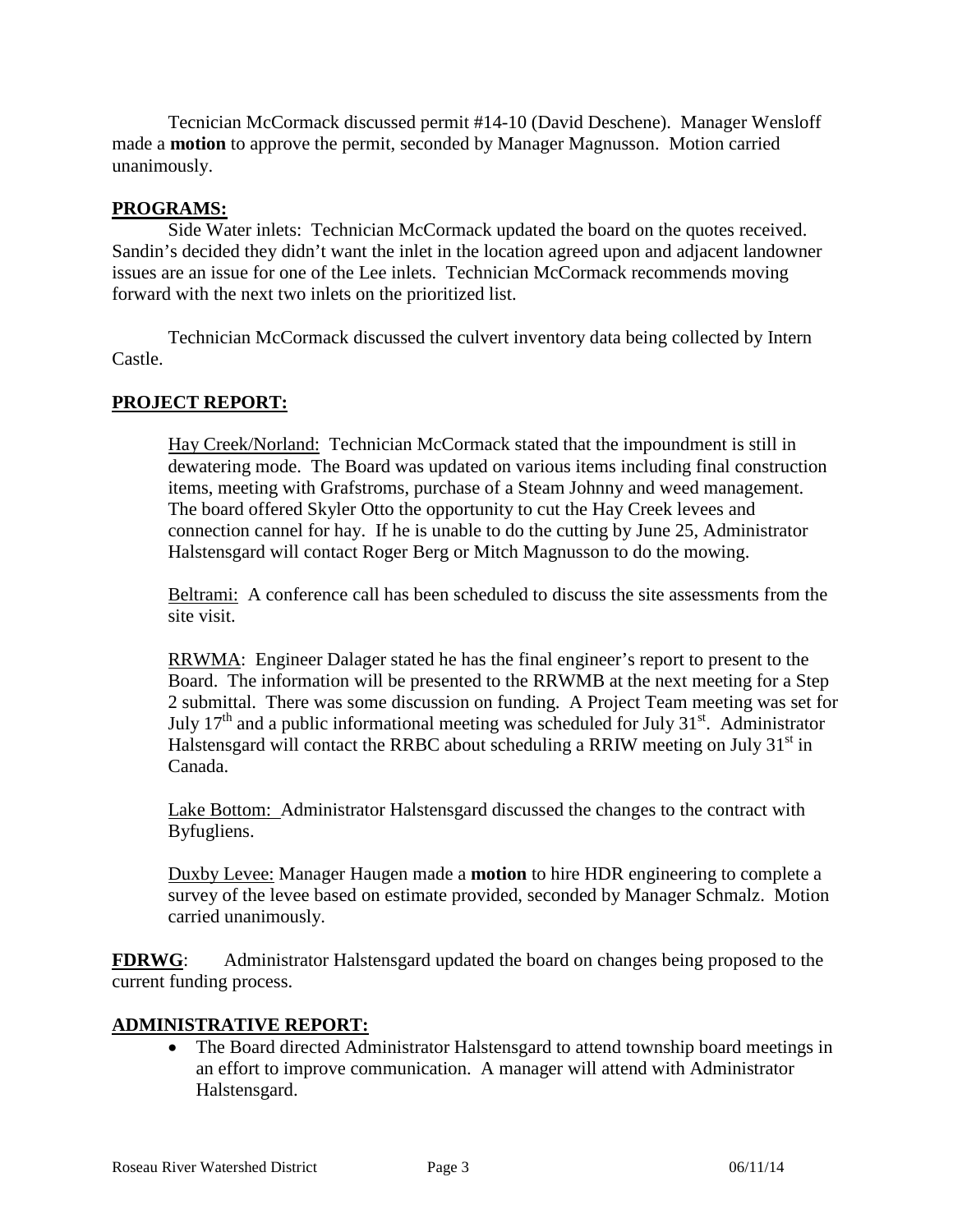- A **motion** was made by Manager Magnusson to purchase a push mower for Sentence To Serve for a maximum of \$200, seconded by Manager Wensloff. Motion carried unanimously.
- Manager Haugen made a **motion** to purchase the software upgrade for office pro plus, seconded by Manager Wensloff. Motion carried unanimously.
- Update on workers comp insurance.

# **TECHNICIAN REPORT:**

- Software upgrade BWSR grant will cover 75% of the upgrade cost. A **motion** was made by Manager Wensloff, seconded by Manager Schmalz to purchase the software upgrade. Motion carried unanimously.
- There was discussion on the Ditch 8 system. Issues that were discussed included: brushing / debris removal; possible culvert or block at the outlet near the river & township road issue  $(370<sup>th</sup> Ave)$ .
- A landowner spoke to Technician McCormack about concern with additional drainage on Sucker Creek. Manager Magnusson removed himself from the board and discussed the issue as an affected landowner. There was discussion on alternative drainage options.
- Landowner complaint on at dry crossing being installed without a permit. The crossing is basically at the border with Two Rivers Watershed District with very little drainage area.
- Scott Habstritt requested looking at the Arpin system for a possible project. It was suggested that a project team be developed to review and evaluate the area.
- Peatland study
- Applicators license and weed management grant
- Great Northern transmission line
- Repair of damaged culvert in Hay Creek. It was the consensus of the board to add the repair to the list of items to be completed.

**NEW BUSINESS:** there was nothing on the agenda under new business.

# **OLD BUSINESS:**

Technician McCormack discussed the report he had provided to the board on the complaints / issues with the WD #3 system. The report will be included as part of the record.

# **OTHER ITEMS:**

A special meeting will be scheduled to discuss the governing documents.

Administrator Halstensgard updated the board on the planning of the informational meeting being planned for July 8<sup>th</sup> at the Roseau Community Center. Manager Magnusson stated he felt the LiDAR presentation would be very beneficial.

Personnel review will be during a closed meeting the same date as the governing documents special meeting.